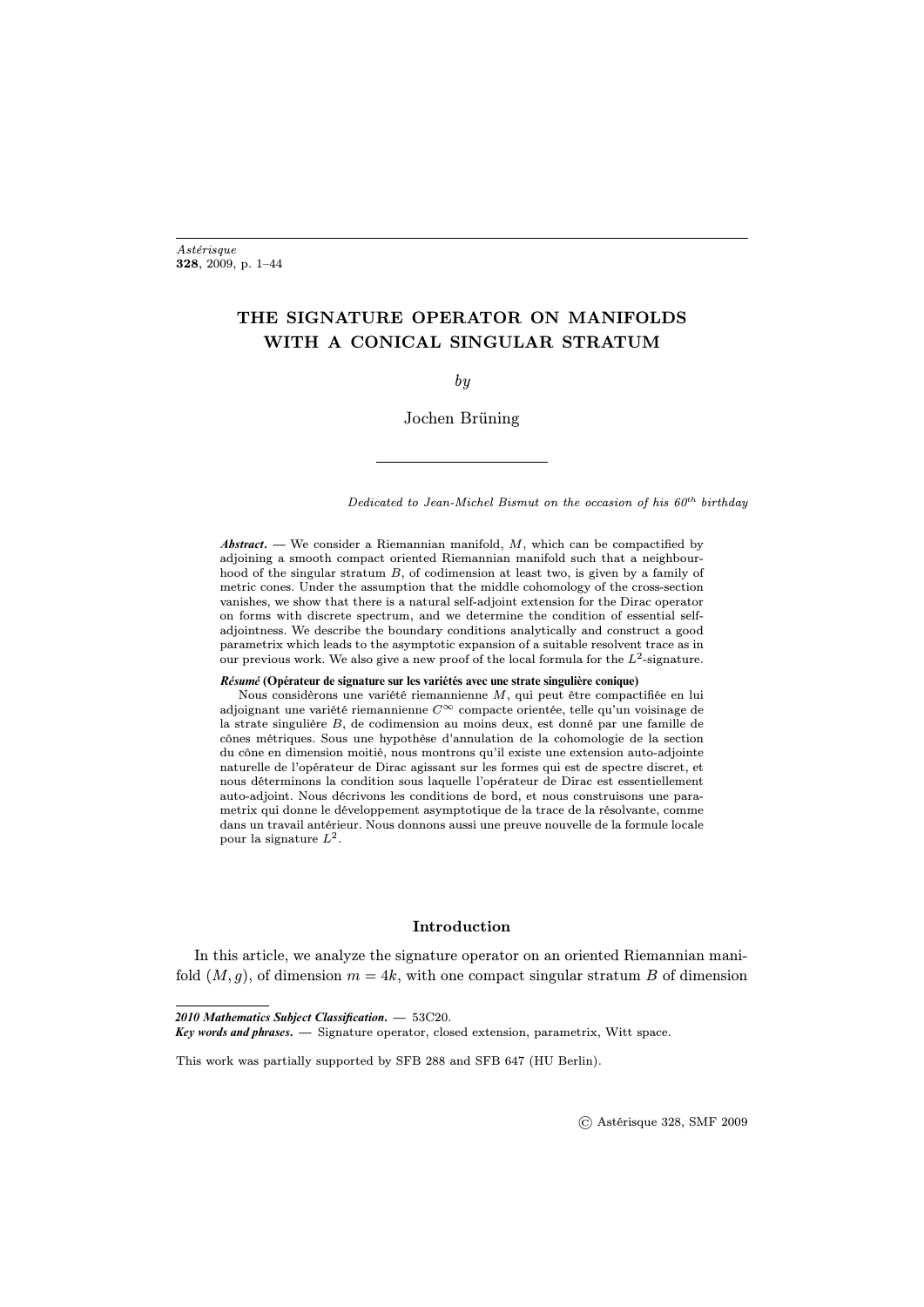h (the "horizontal dimension"), such that  $m - h \geq 2$ . A neighbourhood of the singular set is given by

(0.1) 
$$
U := U_{\varepsilon_0} := (0, \varepsilon_0) \times N, \ \varepsilon_0 \in (0, 1/2),
$$

with an oriented compact Riemannian manifold  $N$  of dimension  $4k - 1$  and metric  $g^{TN}$ , and M decomposes as

$$
(0.2) \t\t\t M =: U_{\varepsilon_0} \cup M_{\varepsilon_0}
$$

into points of distance at most and at least  $\varepsilon_0$  of the singular set, respectively. For  $\varepsilon \in (0, \varepsilon_0]$ , we use analogous notation and write  $U_{\varepsilon}, M_{\varepsilon}$ , with

<span id="page-1-1"></span>
$$
M=U_{\varepsilon}\cup M_{\varepsilon}.
$$

We assume that the orientation on  $M$  and  $N$  induce the boundary orientation on  $U$ , such that  $\{-\frac{\partial}{\partial t}, e_1, \ldots, e_{m-1}\}$  is oriented on U if  $t \in (0, \varepsilon_0)$  and  $\{e_1, \ldots, e_{m-1}\}$  is oriented on  $N$ . We assume in addition that the singularity is of the following special type. There is a fibration of oriented compact Riemannian manifolds,

$$
\pi: Y \hookrightarrow N \to B,
$$

with fibers  $Y_b = \pi^{-1}(b)$ ,  $b \in B$ , of dimension  $v := 4k - 1 - h \ge 1$  (the "vertical dimension"); in particular, B carries a metric  $g^{TB}$  such that  $\pi$  becomes a Riemannian submersion. Then the tangent bundle TN of N splits under  $g^{TN}$  into the vertical and the horizontal tangent bundle, consisting of the tangent vectors to the fibers and their orthogonal complement,

<span id="page-1-0"></span>
$$
(0.4) \t\t T N_p =: T_H N_p \oplus T_V N_p,
$$

with induced metrics  $g^{T_H N}$  and  $g^{T_V N}$ ; the corresponding orthogonal projections in TN will be denoted by  $P_H$  and  $P_V$ , respectively. Next we assume that the metric  $g^{TU} := g^{TM} | U$  takes the form

$$
(0.5) \t\t g^{TU} := dt^2 \oplus g^{T_H N} \oplus t^2 g^{T_V N},
$$

which we will call a metric of *conic type*. Thus,  $M \cup B$  is a Riemannian pseudomanifold with one singular stratum of conic type.

The boundary of U is the Riemannian manifold

(0.6) 
$$
N_{\varepsilon_0} := (N, g_{\varepsilon_0}^{TN} := g^{T_H N} \oplus \varepsilon_0^2 g^{T_V N}).
$$

The splitting of  $TN$  induces a splitting of the cotangent bundle,

$$
T^*N=:T_H^*N\oplus T_V^*N,
$$

into cotangent vectors annihilating  $T_V N$  and  $T_H N$ , respectively. This splitting induces a bigrading of the exterior algebra  $\Lambda T^*N$  which will be important for our analysis; we write

(0.7) 
$$
\Lambda T^* N = \Lambda T_H^* N \otimes \Lambda T_V^* N
$$

$$
= \oplus_{j=p+q} \Lambda^p T_H^* N \otimes \Lambda^q T_V^* N =: \oplus_{p,q} \Lambda^{p,q} T^* N.
$$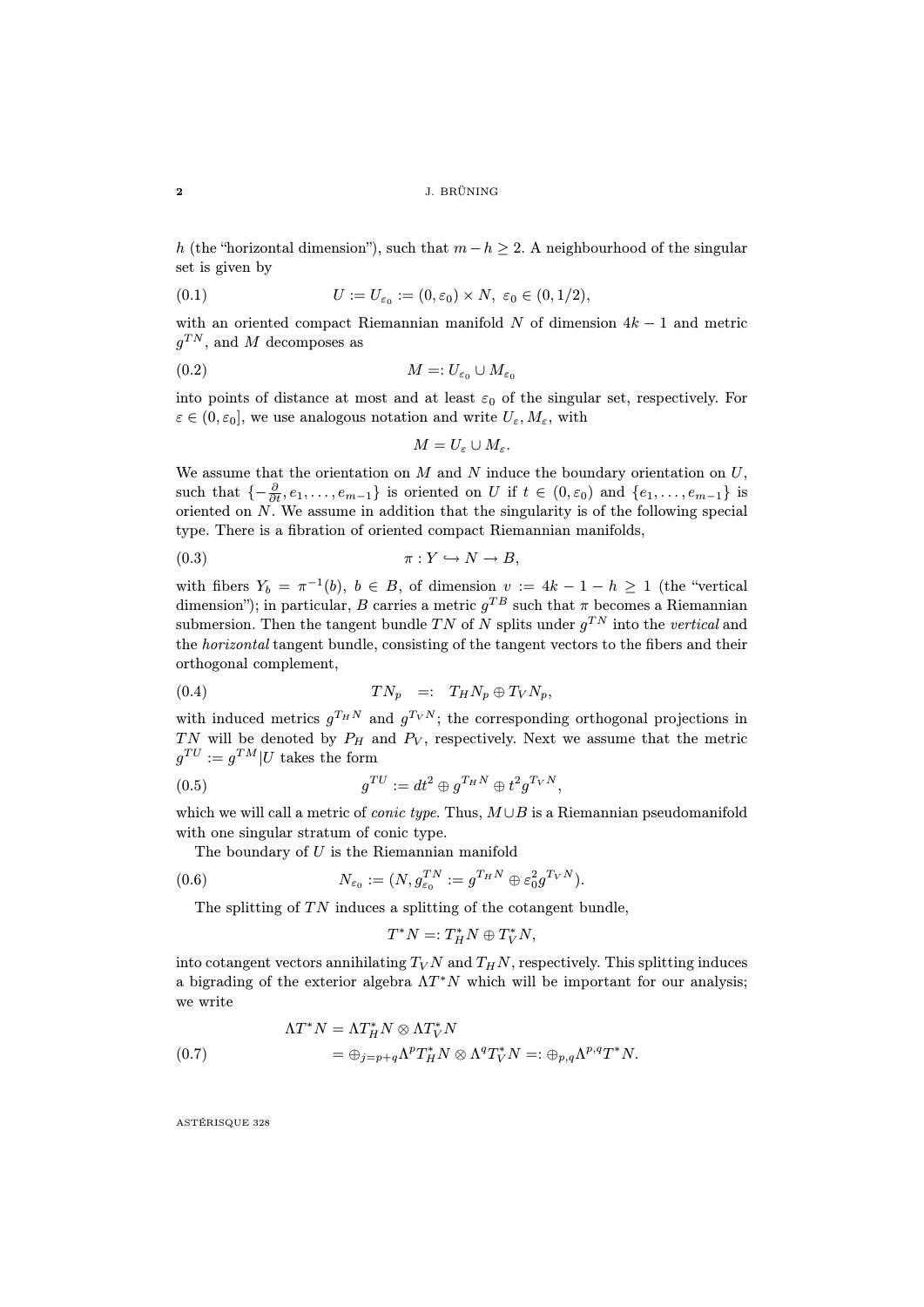The smooth sections of  $\Lambda T^*N$  and  $\Lambda T^*_{H/V}N$  will be denoted  $\lambda(N)$  and  $\lambda_{H/V}(N)$ , respectively, with degree or bidegree noted with superscripts.

Our main object will be the canonical Dirac operator associated with  $\Lambda T^*M$ ,

(0.8) 
$$
D^{\Lambda} := D^{\Lambda}_M := d_M + d^{\dagger}_M,
$$

with  $d_M =: d$  the exterior derivative on M and  $d^{\dagger}$  its formal adjoint with respect to the metric  $g^{TM}$ .

D defined on forms with compact support, denoted by  $\lambda_c(M)$ , is symmetric in  $L^2(M, \Lambda T^*M) =: \lambda_{(2)}(M)$  but may not be essentially self-adjoint; we refer to the closure of this operator as  $D_{\min}^{\Lambda} =: D_{\min}$ , and  $d_{\min}$ ,  $d_{\min}^{\dagger}$  are defined analogously.

A specific self-adjoint extension of this operator can be defined via the Hilbert complex given by the operator  $d_{\text{max}}$  which arises from  $d^{\dagger}$  as

$$
(0.9) \t\t d_{\max} := (d_{\min}^{\dagger})^*,
$$

cf. [[11](#page-0-0), §3]; with a slight abuse of notation we denote this extension again by  $D =$  $D^{\Lambda} = D^{\Lambda}_M$ , with domain  $\mathcal{D} = \text{dom } D$ . In general, there will be many more self-adjoint extensions but D is of interest since its kernel gives the  $L^2$ -cohomology of M. If D is a Fredholm operator we have to break its symmetry to obtain a nontrivial index, e. g. by an anticommuting *supersymmetry* i. e. a self-adjoint involution of  $\Lambda T^*M$ . We will use multiplication by the complex volume element,  $\tau_M$ , which splits

 $\Lambda T^*M =: \Lambda^+T^*M \oplus \Lambda^-T^*M$ 

into ±1-eigenbundles and analogously

$$
\lambda(M) =: \lambda^+(M) \oplus \lambda^-(M),
$$

with associated splitting  $\sigma = \sigma^+ + \sigma^-$  on the level of forms. If  $\tau_M$  maps  $\mathcal D$  to itself than we can define the *Signature Operator* of M, with domain  $\mathcal{D}^{\text{sign}} = \mathcal{D}^+ = \frac{1}{2}(I + \tau_M)\mathcal{D}$ , by

(0.10) 
$$
D_M^{\text{sign}} := D^{\text{sign}} := D_M^{\Lambda} | \mathcal{D}^+ : \mathcal{D}^+ \to \mathcal{D}^-.
$$

We say that the *case of uniqueness* or the  $L^2$ -Stokes Theorem holds on M if

$$
d_{\max} = d_{\min}.
$$

In this case we have  $\tau(\mathcal{D}) \subset \mathcal{D}$ , and if D is also Fredholm, then so is  $D^{\text{sign}}$  and its index equals the  $L^2$ -signature of M,

(0.12) 
$$
\operatorname{ind} D^{\operatorname{sign}} = \operatorname{sign}_{(2)} M.
$$

The above metric data define the crucial object in the analysis of the signature operator: the splitting of  $T^*N$  (induced by  $(0.4)$ ) defines the "vertical de Rham operator"  $d_V$  (see [\(2.5\)](#page--1-0)) and the metric  $g_1^{T_V N}$  defines the adjoint  $d_V^{\dagger}$ , such that we can form the operator (see [\(2.31\)](#page--1-1))

<span id="page-2-0"></span>
$$
(0.13) \t\t A_V := (d_V + d_V^{\dagger})\alpha + \nu.
$$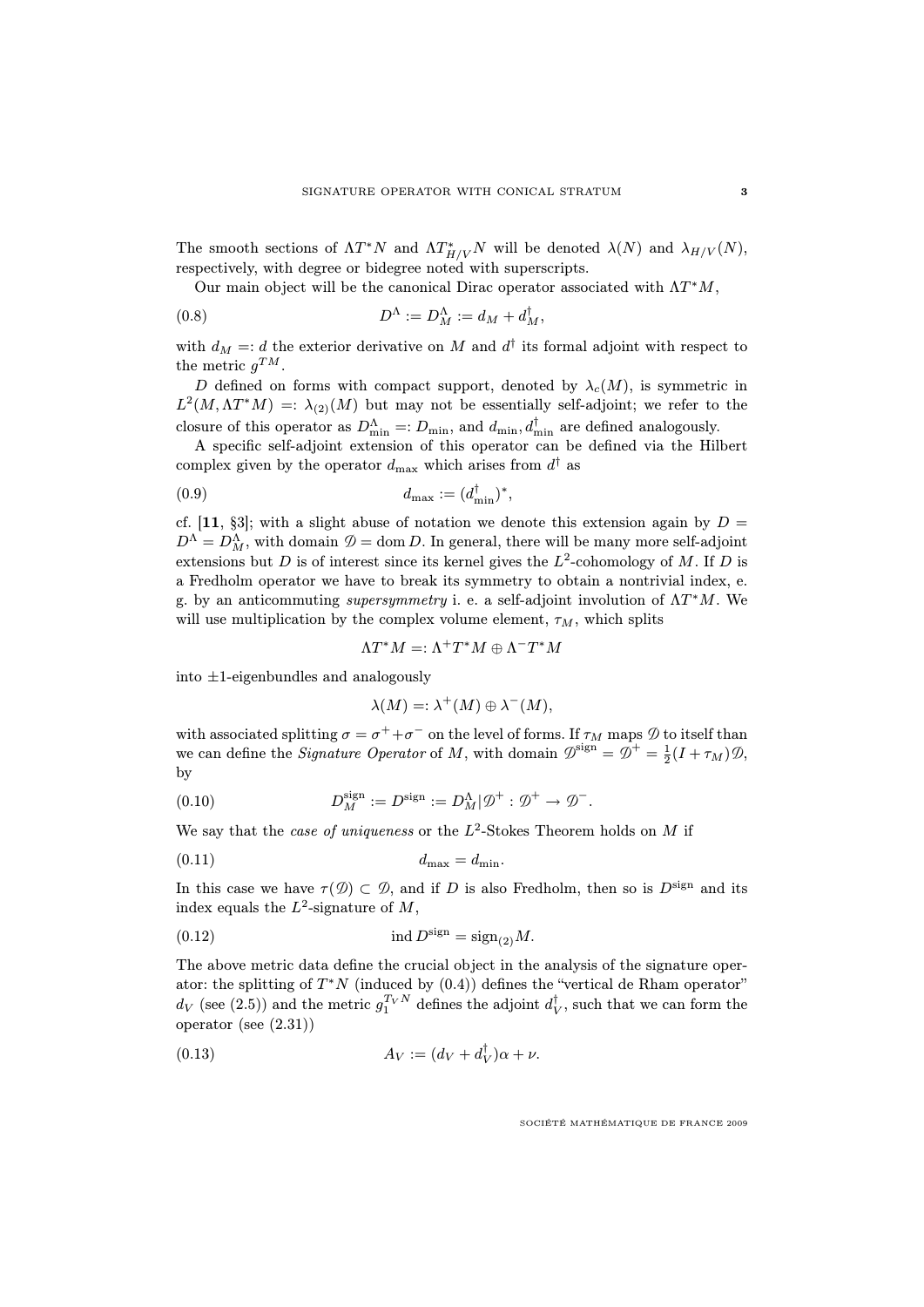Here  $\alpha$  is another supersymmetry on  $\Lambda T^*N$  and  $\nu$  is an endomorphism (which are defined in [\(2.19\)](#page--1-2) and [\(2.13\)](#page--1-3)), and  $A_V$  is a first order symmetric differential operator on  $C_c^1(N, \Lambda T^*N)$  which is fiberwise elliptic. Now M is called a Witt space if

<span id="page-3-0"></span>
$$
(0.14) \t\t H^{v/2}(Y) = 0.
$$

We will see below (cf. Theorem [3.1\)](#page-0-0) that  $(0.14)$  is essentially equivalent to the analytic condition

$$
(0.15) \t\t A_V \t is invertible,
$$

in the sense that the invertibility of  $A_V$  implies the Witt condition, whereas the Witt condition does not exclude the existence of zero eigenvalues but only of such which may be called inessential; indeed, they disappear under suitable rescalings of the fiber metric. We will assume that M is a Witt space.

Our results can then be summarized in the following theorems. We describe the Signature Operator on  $M$  by explicitly constructing its Green kernel which relates it to the symmetric operator D defined as the restriction of  $D_{\text{max}}$  to the domain

<span id="page-3-1"></span>
$$
(0.16) \quad \{ \sigma \in \text{dom } D_{\text{max}} : ||\sigma^+||_{\lambda_{(2)}(N_t)} = O(t^{1/2-\varepsilon}) \text{ for every } \varepsilon > 0, \quad ||\sigma^-||_{\lambda_{(2)}(N_t)} = O(t^{-1/2+\eta}) \text{ for some } \eta > 0, t \to 0 \};
$$

note that  $\tilde{D}$  anticommutes with  $\tau_M$  by construction.

**Theorem 0.1**. — Let the Riemannian manifold  $(M, g^{TM})$ , of dimension  $m = 4k$ , be the top stratum of a Riemannian pseudomanifold, X, which is a Witt space with only one singular stratum B of conic type.

1. The operator  $D$  defined by  $(0.16)$  is self-adjoint and discrete and anticommutes with  $\tau_M$ .

2. If  $|A_V| \geq \frac{1}{2}$ , then  $D^{\Lambda}_{M,\text{min}}$  is essentially self-adjoint.

3. The case of uniqueness holds for M.

4. 
$$
D^{\text{sign}} = \tilde{D}^+
$$
.

This theorem is well known in the case  $h = 0$ , cf. [[15](#page-0-0)], [[12](#page-0-0)], and part 2 and part 3 could also be deduced from Cheeger's work [[15](#page-0-0)].

It is clear from part 4 of Theorem [0.1](#page-0-0) that under the above conditions

(0.17) 
$$
\operatorname{ind} \tilde{D}^+ = \operatorname{ind} \tilde{D}^{\operatorname{sign}} = \operatorname{sign}_{(2)} M,
$$

so it is natural to ask for a local formula analogous to Hirzebruch's Signature Theorem in the smooth case. Bismut and Cheeger [[6](#page-0-0), Thm. 5.7] have indicated the adiabatic construction of the homology L-class on the compact singular space associated with M, together with the corresponding  $L^2$ -index formula. A crucial role is played by the *η*-invariant,  $\eta(N, q^{TN})$ , of the Riemannian manifold  $(N, q^{TN})$ , as introduced by Atiyah, Patodi, and Singer in [[1](#page-0-0), Thm. (4.14)], and its adiabatic limit,

$$
\tilde{\eta}(N, g^{TN}) := \lim_{\epsilon \to 0} \eta(N, g_{\epsilon}^{TN}).
$$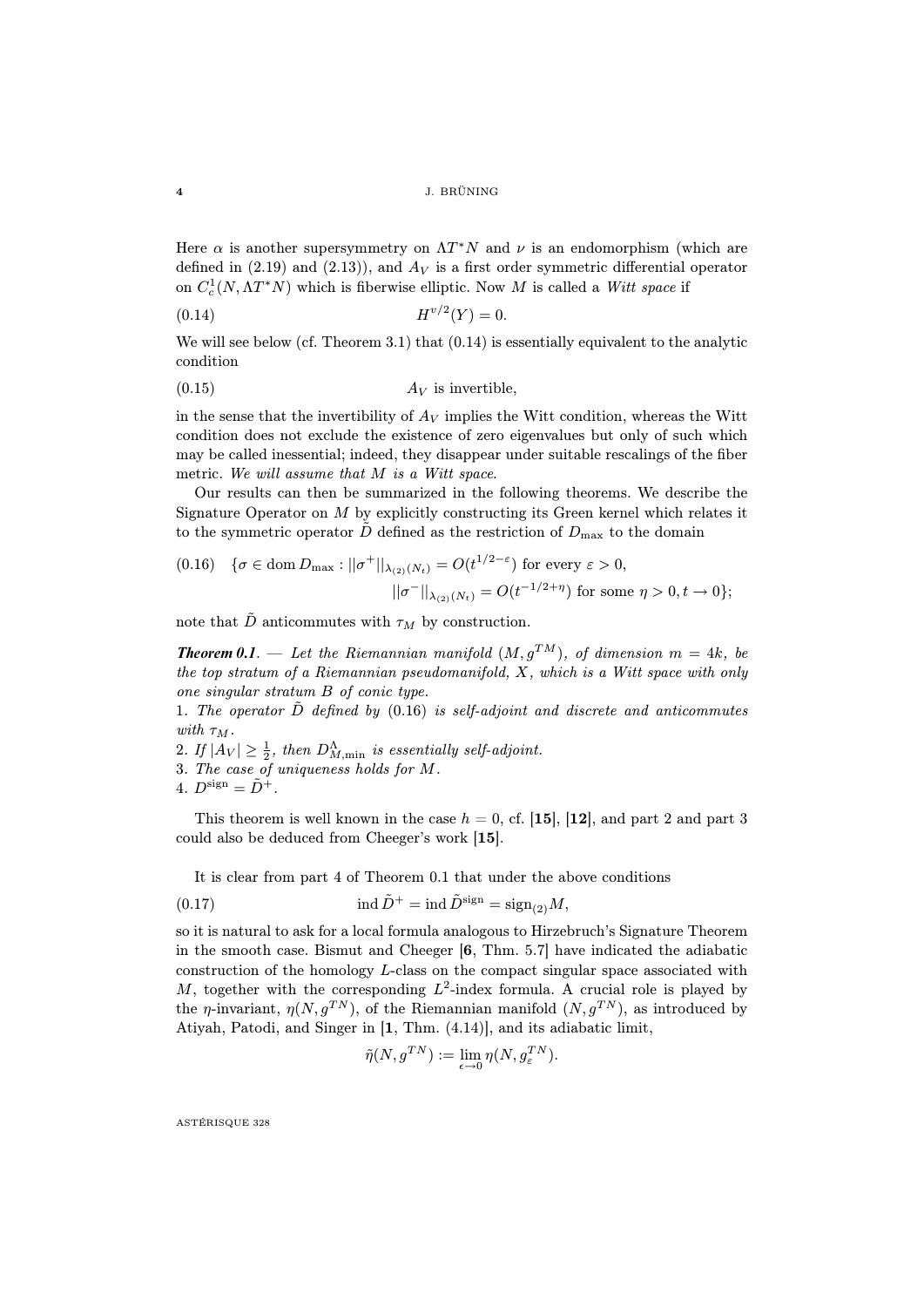The adiabatic limit was first introduced and computed by Witten [[25](#page-0-0)], as a gravitational anomaly, in case of a one-dimensional base. Witten's formula was proved rigorously by Cheeger [[16](#page-0-0)], and independently by Bismut and Freed [[9](#page-0-0)], [[10](#page-0-0)]. The computation of the adiabatic limit for arbitrary dimensions and invertible fiber operators was given by Bismut and Cheeger [[6,](#page-0-0) [7](#page-0-0)], who introduced the form  $\tilde{\eta} = \tilde{\eta}(\pi, g^{TM}) \in \lambda(B)$ generalizing the  $\eta$ -invariant; the case of the signature operator was treated by Dai [[18](#page-0-0), Thm.0.3] who further introduced the  $\tau$ -invariant associated to the Leray spectral sequence of the fibration [\(0.3\)](#page-1-1). There has been done considerable work recently on the computation of  $L^2$ -cohomology groups of spaces which can be compactified as pseudomanifolds of the type we consider here, cf. [[19](#page-0-0)], [[20](#page-0-0)], [[21](#page-0-0)], and [[17](#page-0-0)]. These calculations lead to topological formulas for  $\text{sign}_{(2)}M$ , see [[17](#page-0-0), Cor.1.2] for Witt spaces and its extension in [[21](#page-0-0)]. Combining these topological formulas with Dai's result quoted above gives the following local signature formula which was stated for even dimensional base spaces in [[8](#page-0-0), Thm.5.7]; in its formulation, we denote by  $D_B^{\Lambda \otimes \mathcal{H}(Y)}$  the Dirac operator  $D_B^{\Lambda}$  twisted by the bundle of fiber harmonic forms.

## *Theorem 0.2*. — We have

$$
\operatorname{ind} D^{\operatorname{sign}} = \lim_{\varepsilon \to 0} \int_M L(\nabla^{TM}) - \int_B L(TB, \nabla^{TB}) \wedge \tilde{\eta} - \frac{1}{2} \eta(D^{\Lambda \otimes \mathcal{H}(Y)}_B).
$$

We give here an analytic proof of [[17](#page-0-0), Cor.1.2] in the general case which should be applicable to more general situations; in combination with the results of Atiyah, Patodi, and Singer and Dai's computation, it yields the theorem. The parametrix construction which we give in this paper should, in principle, also lead directly to the local index formula but, so far, we have been unable to overcome the technical difficulties involved.

We also have considered the resolvent trace expansion. We have a proof of the following result, but its presentation would lengthen the paper unduly; we hope to include it in a more general result at some future time.

**Theorem 0.3**. — 1. For  $\mu \in \mathbb{R} \setminus \{0\}$  and  $p > m$ , the resolvent  $(D - i\mu)^{-1}$  is in the Schatten-von Neumann class of order p in  $L^2(M, \Lambda T^*M)$ . 2. For  $z \in \mathbb{R}$  and  $l > m/2$ , we have the asymptotic expansion

$$
\text{tr}[D^2 + z^2]^{-l} \sim_{z \to \infty} z^{m-2l} \sum_{j \ge 0} a_j z^{-j} + \sum_{j \ge 2l - h} b_j z^{-j} \log z.
$$

The plan of the article is as follows. In Section 1, we deal with general Dirac operators and derive some decomposition theorems which are induced by a fibration of the form [\(0.3\)](#page-1-1) and are needed later on. These results are known for spin Dirac operators, see [[5](#page-0-0), pp. 56, 59].

In Section 2, we represent the signature operator  $D^{\text{sign}}$  on U in the form

$$
D_M^{\text{sign}} \simeq \frac{\partial}{\partial t} + A_H(t) + t^{-1} A_V,
$$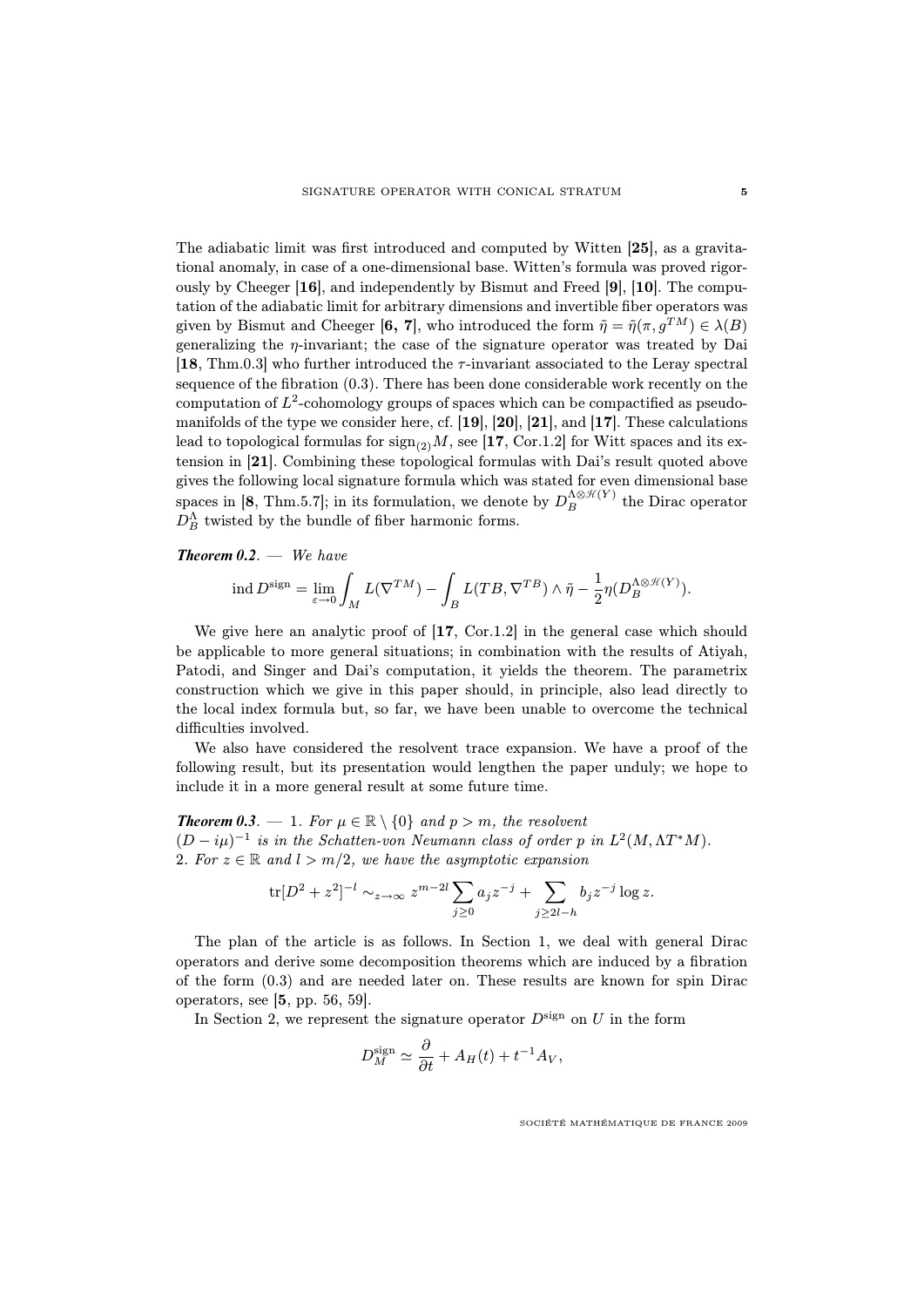### 6 J. BRÜNING

acting on  $C_c^1((0, \varepsilon_0), H^1(N, \Lambda T^*N))$  (see [\(2.38\)](#page--1-4)). Here  $A_H(t)$  and  $A_V$  are first order differential operators which can be written as a Dirac operator plus a potential and  $A_H(t)$  is linear in t, with derivative a bounded endomorphism, while  $A_V$  is given by [\(0.13\)](#page-2-0). We also show (in Theorem [2.5\)](#page-0-0) that the anticommutator  $A_H A_V + A_V A_H$  is a first order vertical differential operator, a crucial fact for our analysis. The guiding principles here are the structure of Dirac systems, as developped in [[3](#page-0-0)], and the decomposition results from Sec. 1.

In Section 3, we obtain explicitly the spectral decomposition of the operators  $A_V(b) := A_V | Y_b$  (cf. Theorem [3.1\)](#page-0-0). By ellipticity, the spectrum is discrete. It consists of the *harmonic* eigenvalues  $\mu = j - v/2, 0 \le j \le v$ , generated by the harmonic forms on  $Y_b$ , and two families  $\mu^{\pm}$  generated by the nonzero eigenvalues of the Laplacian on  $Y_b$ , with  $\mu^+ \subset (-\frac{1}{2}, \infty)$  and  $\mu^- \subset (-\infty, \frac{1}{2})$ . When the metric on  $Y_b$  is scaled down, these eigenvalues tend respectively to  $+\infty$  and  $-\infty$ .

Section 4 introduces appropriate boundary conditions for  $D^{\text{sign}}$ , based on the spectral analysis of Section 2. For the choice of boundary conditions and hence of a self-adjoint extension, only the small eigenvalues of  $A_V$  matter. We treat them by explicitly constructing the resolvent kernel by means of matrix Bessel functions, as introduced in [[13](#page-0-0)], and then use this kernel in constructing a good pseudodifferential parametrix for  $D^{\text{sign}}$  with operator valued symbol, again following the strategy developed in [[13](#page-0-0)]. At the end of this section, we give the proof of Theorem [0.1.](#page-0-0)

In Section 5 we prove Theorem [0.2](#page-0-0) by reducing the problem to an APS-type problem on  $M_{\varepsilon}$ , for sufficciently small  $\varepsilon > 0$ . We also prove various related results: a Kato type perturbation result for the APS projection (Theorem [5.9\)](#page-0-0), a vanishing result which is crucial for our approach (Theorem [5.2\)](#page-0-0), and a new identity involving Dai's  $\tau$ -invariant (Theorem [5.4\)](#page-0-0).

This paper started as a joint project with Bob Seeley to whom it owes a lot. The construction of the Signature Operator was essentially finished several years ago using a less explicit parametrix construction. The publication of the results has been delayed by an attempt to deduce the local signature formula directly from the resolvent expansion in Theorem [0.3.](#page-0-0) However, this goal has proved elusive so far; we hope that, nevertheless, the results presented here will be of independent value.

We wish to thank Bob Seeley for many years of fruitful exchange and cooperation. We are indebted to Jean-Michel Bismut, Xiaonan Ma, and Henri Moscovici for useful discussions. We are grateful for the support of Deutsche Forschungsgemeinschaft under various grants, especially SFB 288 and SFB 647, and for the generous hospitality of the Ohio State University, the Mittag-Leffler Institute, the University of Bergen, Kyoto University, and MSRI Berkeley. Special thanks are due to an anonymous referee for very helpful remarks based on an unduly preliminary version of this article.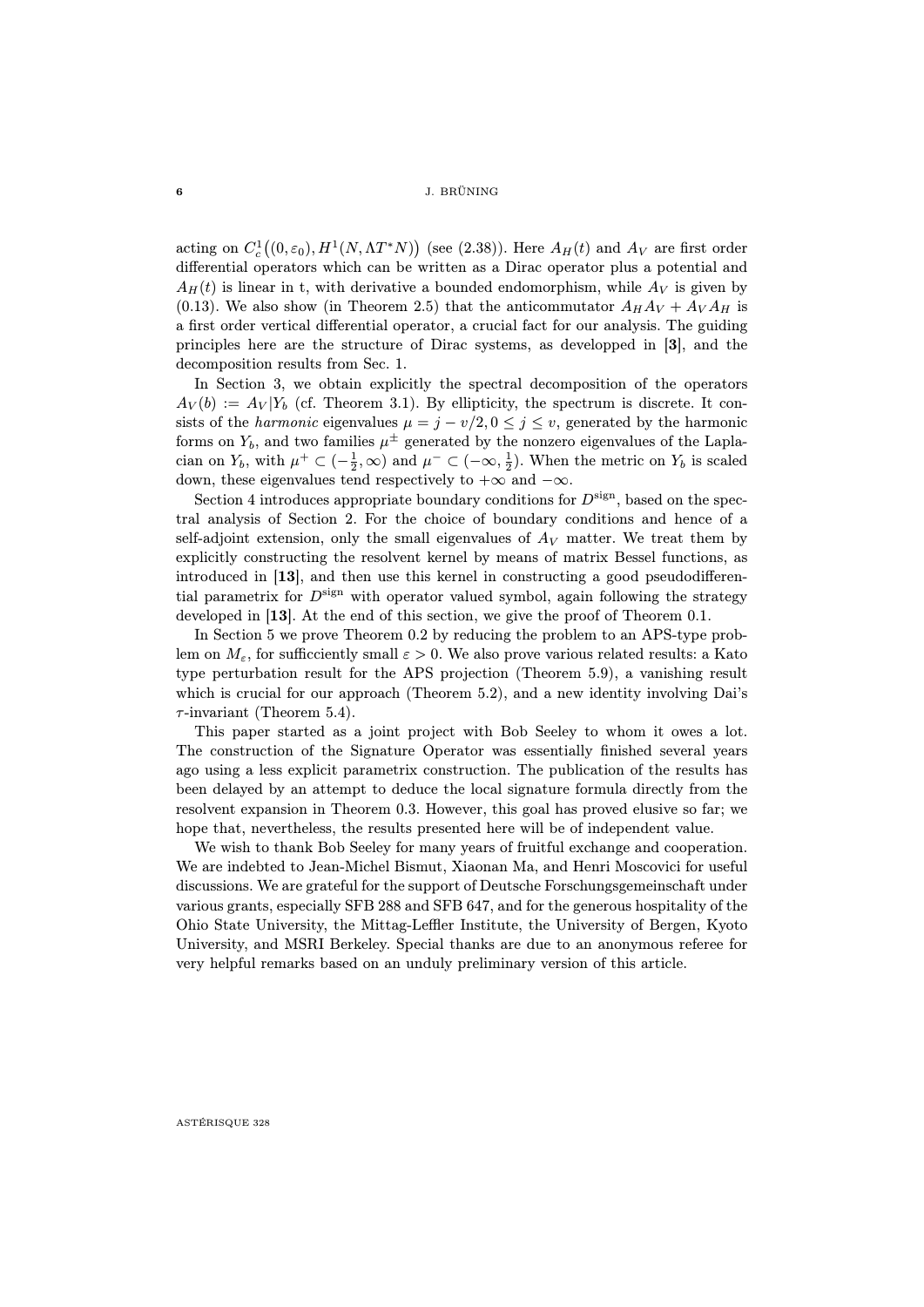## 1. Dirac operators on fibrations

In this section, we consider a Riemannian manifold  $(M, g^{TM})$  which we assume to be oriented. For  $X, Y \in TM$  we write

$$
g^{TM}(X,Y)=:\langle X,Y\rangle_{TM}=:\langle X,Y\rangle,
$$

if no confusion may arise, and we use similar notation for vector bundles. Moreover, we consider a second oriented Riemannian manifold  $(B, g^{TB})$  and a Riemannian fibration

$$
\pi = \pi_B^M : M \to B
$$

with generic fiber  $F$ ; we write

(1.2) 
$$
F_b := \pi^{-1}(b), \ b \in B.
$$

We denote the bundle of tangent vectors to the fibers by  $T_V M$ . Then the fibration induces an orthogonal splitting

$$
TM =: T_H M \oplus T_V M, \ g := g^{TM} =: g^{T_H M} \oplus g^{T_V M} =: g_H \oplus g_V,
$$

with orthogonal projections  $P_{H/V} : TM \to T_{H/V}M$ . Note that  $T_VM$  and its annihilator  $T_H^*M$  are defined independent of the metric.

The bundle  $(TM, g^{TM})$  has a distinguished metric connection, the Levi-Civita connection  $\nabla^{TM}$ ; all bundles associated to the principal bundle of orthonormal frames in TM inherit a metric and a metric connection from  $(TM, g^{TM})$ . This holds in particular for the exterior algebra of the cotangent bundle,  $\Lambda T^*M$ , and for the bundle of Clifford algebras,  $Cl(TM)$ , and its complexification,  $Cl(TM) = Cl(TM) \otimes_{\mathbb{R}} \mathbb{C}$ .

We are interested in the class of Dirac bundles as defined in [[23](#page-0-0), p. 114], i.e. the smooth hermitian bundles  $(E, h^E)$  over M equipped with hermitian connections  $\nabla^E$ such that the following conditions are satisfied: There is a smooth bundle map cl from the tangent bundle, TM, to the skew-hermitian endomorphisms,  $\text{End}_{\text{as}} E$ , of E such that

<span id="page-6-0"></span>(1.3) 
$$
\operatorname{cl}(X)\circ\operatorname{cl}(X)=-g(X,X)I_{E}, X\in TM,
$$

which implies that cl extends to an algebra homomorphism

$$
(1.4) \t\t cl: \mathbb{C}l(TM) \to \text{End }E,
$$

turning E into a left Clifford module. Moreover,  $\nabla^E$  is required to be compatible with the Levi-Civita connection in the sense that

(1.5) 
$$
\nabla_X^E \text{cl}(Y)\sigma = \text{cl}(\nabla_X^{TM} Y)\sigma + \text{cl}(Y)\nabla_X^E \sigma,
$$

for  $X, Y \in TM, \sigma \in C^1(M, E)$ . A prototypical Dirac bundle is, of course,  $Cl(TM)$ itself with the metric structure induced from  $g^{TM}$ . This bundle is canonically isomorphic to the exterior algebra bundle  $\Lambda T^*M$ , with Clifford action

<span id="page-6-1"></span>
$$
cl(X)\omega = w(X^{\flat})\omega - i(X)\omega, \ X \in TM, \ \omega \in \Lambda T^*M,
$$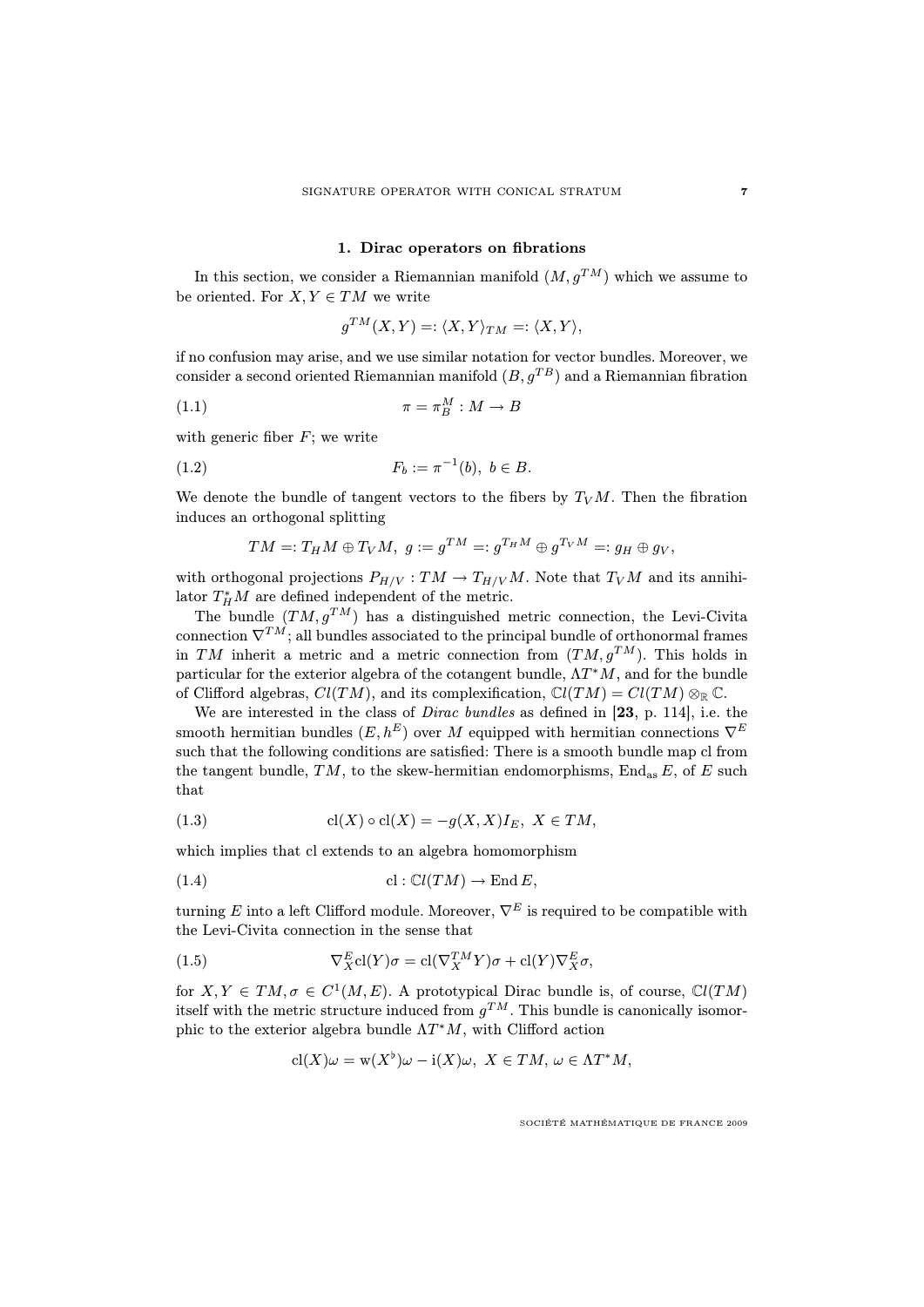where "w" and "i" refer to wedge and interior multiplication, respectively, while  $\flat$ :  $TM \to T^*M$  denotes the "musical" isomorphism induced by  $g^{TM}$  with inverse  $\sharp$ . Note that these definitions extend naturally to Hilbert bundles over M.

The notion of Dirac bundle was introduced to define the *Dirac operator* naturally associated with it, i.e. the operator

(1.6) 
$$
D := D_M^E := \sum_{i=1}^m \text{cl}(e_i) \nabla_{e_i}^E,
$$

which we will regard as an unbounded operator in  $L^2(M, E)$  with domain  $C_c^1(M, E)$ if not stated otherwise. Then D is symmetric in  $L^2(M, E)$  and essentially self-adjoint e.g. if  $M$  is complete.

To obtain a nontrivial index, the symmetry of  $D$  must be broken. This is achieved by a supersymmetry or grading,  $\alpha$ , on E, i.e. by a self-adjoint involution  $\alpha \in \text{End } E$ which is parallel with respect to  $\nabla^E$  and anticommutes with Clifford multiplication, and hence with  $D$ . Then the bundle  $E$  splits as

$$
E = E^+ \oplus E^-, E^{\pm} = \frac{1}{2}(I \pm \alpha)E.
$$

 $\mathbb{C}l(TM)$  has a natural grading obtained by lifting the map  $X \mapsto -X$  from TM to  $Cl(TM)$ , with the property that

$$
\mathbb{C}l(TM)^{\pm}E^{+} \subset E^{\pm}, \ \mathbb{C}l(TM)^{\pm}E^{-} \subset E^{\mp},
$$

for any graded Dirac bundle E.

We are now interested in splitting the Dirac operator  $D = D_M^E$  along the fibration  $\pi : M \to B$  into a "horizontal" and a "vertical" part. The notion of horizontality we use will be introduced below, while we will call a differential operator  $Q$  on  $C^1_c(M,E)$ vertical if Q commutes with multiplication by functions pulled back from the base, i.e. if  $Q$  differentiates only in fiber directions; if  $Q$  is of first order this is also equivalent to saying that

(1.7) 
$$
\hat{Q}(\xi) = 0, \ \xi \in T_H^* M
$$
,

with  $\hat{Q}$  the principal symbol of  $Q$ . The desired splitting of D will reflect the geometry of the fibration  $\pi$ , through the second fundamental form, which is defined for  $X, Y \in$  $T_V M$  and  $Z \in T_H M$  by

(1.8) 
$$
\langle II(X,Y),Z\rangle = \langle \nabla_Z X - P_V[Z,X],Y\rangle
$$

$$
= \langle \nabla_X Z, Y\rangle
$$

$$
= -\langle \nabla_X Y, Z\rangle;
$$

and through the curvature of  $\pi$ , which is for  $Z_1, Z_2 \in T_HM$  defined as

$$
R_{Z_1,Z_2} := -P_V[Z_1,Z_2].
$$

Before we state the results on the splitting of  $D$  we need to introduce some notation concerning local orthonormal frames. We will always denote by  $(e_i)_{i=1}^h$  and  $(f_j)_{j=1}^v$  and oriented local orthonormal frame for  $T_HM$  and  $T_VM$ , respectively, where  $h = \dim B$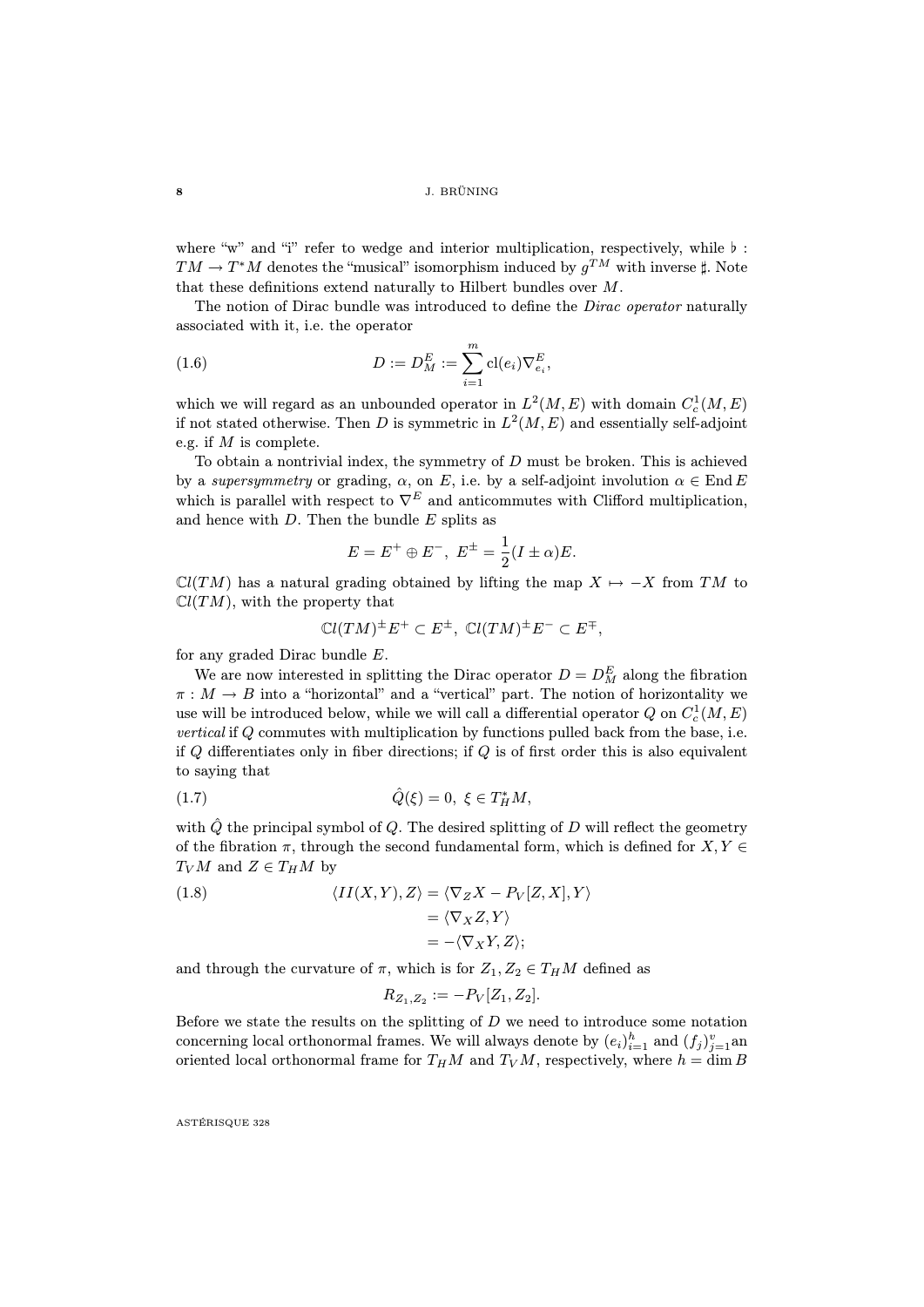and  $v := \dim F$  denote the "horizontal" and "vertical" dimensions, with  $h + v = m :=$ dim M, and we assume that  $\{e_1, \ldots, f_v\}$  is oriented in TM. More specifically, we may assume that  $(e_i)_{i=1}^h$  consists of the horizontal lifts of an oriented local orthonormal frame  $(\underline{e}_i)_{i=1}^h$  for  $TB$ ; if this frame is defined in some open set U then  $(e_i)_{i=1}^h$  is defined in  $\pi^{-1}(U)$ .

There are two operators generated by  $D$  which naturally belong to the horizontal and the vertical space, respectively, to wit

(1.9) 
$$
\tilde{D}_H := \sum_{i=1}^h \mathrm{cl}(e_i) \nabla_{e_i}^E,
$$

(1.10) 
$$
\tilde{D}_V := \sum_{j=1}^v \text{cl}(f_j) \nabla_{f_j}^E,
$$

such that  $D = \tilde{D}_H + \tilde{D}_V$ . However, these operators are not easy to interpret and in spite of having a symmetric principal symbol, they are not symmetric in general. This defect is easily cured as follows. Since D is symmetric on  $C_c^1(M, E)$ , i. e.  $D = D^{\dagger}$ , its formal adjoint, we obtain

<span id="page-8-1"></span>(1.11) 
$$
D = \frac{1}{2}(\tilde{D}_H + \tilde{D}_H^{\dagger}) + \frac{1}{2}(\tilde{D}_V + \tilde{D}_V^{\dagger}) =: D_H + D_V,
$$

with  $D_{H/V}$  symmetric. But since  $\tilde{D}_V$  has symmetric principal symbol, we see that

<span id="page-8-0"></span>
$$
\tilde{D}_V^{\dagger} = \tilde{D}_V + \beta_1,
$$

with some endomorphism  $\beta_1 \in C^{\infty}(M, \text{End } E)$  such that

(1.13) 
$$
D_H = \tilde{D}_H - \frac{1}{2}\beta_1,
$$

(1.14) 
$$
D_V = \tilde{D}_V + \frac{1}{2}\beta_1;
$$

note that  $\beta_1$  is necessarily skew-symmetric.

*Lemma 1.1.*  $- 1$ . In [\(1.12\)](#page-8-0), we have

$$
\beta_1 = -v \operatorname{cl}(H_F),
$$

where

$$
H_F:=-\frac{1}{v}\sum_{j=1}^vP_H\nabla^{TM}_{f_j}f_j
$$

is the mean curvature vector field of the fibers of  $\pi$ .

2. For any horizontal vector field Z on M we have

(1.16) 
$$
cl(Z)D_V + D_V cl(Z) = 0.
$$